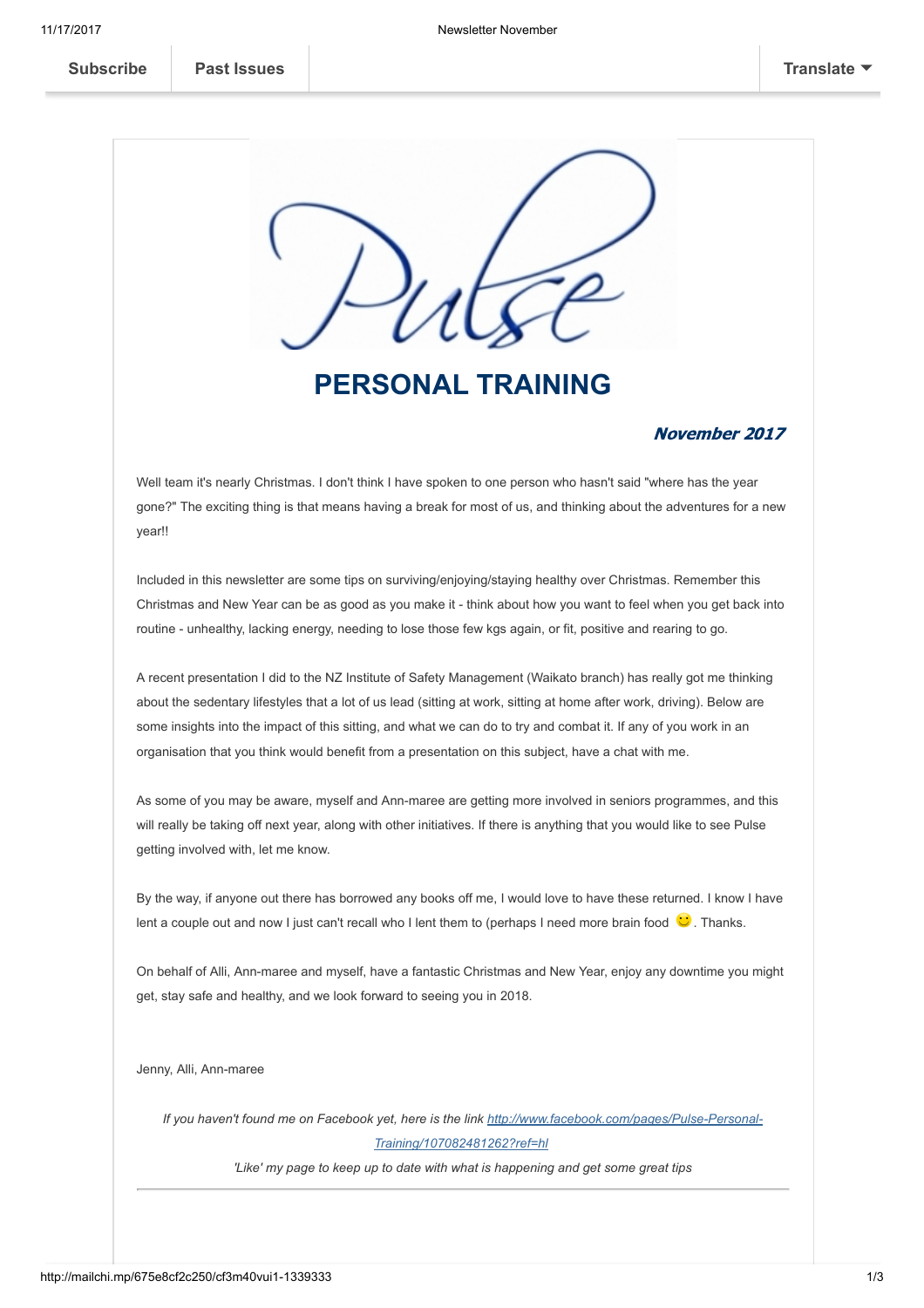[Subscribe](http://eepurl.com/oUPzX) **Past Issues** 

### OVER CHRISTMAS

- Start your days well with a healthy breakfast - every day
- Keep up your fluids with plenty of water
- If going to a function/party, have a 'pre-party' snack so you have more chance of resisting unhealthy snacks
- Plan your days in advance so you can eat healthy at home as much as possible
- If you are going to family or friend's houses, take healthy food
- Be selective choose small amounts of foods that you will really enjoy, and stick to these
- Eat slowly, and really taste your food
- Resist the urge to go back for seconds listen to your hunger rather than your cravings
- Try not to over-indulge with the alcohol plan your drinking days
- **Ensure you have some exercise or activity** planned for each day - if you are having family/friends to your place for Christmas plan some fun outdoor sports/activities
- Remember what Christmas / New Year / holiday is actually about - enjoying friends, family, time off work, getting away



#### Lower Back Pain Is bed rest the best?

Not necessarily. Bed rest will relieve muscle spasm, and may initially ease pain, however it severely limits movement which is needed in order to move

Management about Manual Handling, and Sedentary Work. Here's a few comments/tips from the section on sedentary work, which applies to so many of us now:

I recently presented to the NZ Institute of Safety

- ▶ research now says 1 hour of gym work/exercise does not negate a full day of sitting - you need to be regularly standing up and moving during a day
- $\blacktriangleright$  if you sit for the majority of a day, you have 2½ times the risk of developing cardiovascular disease
- ▶ sitting affects our body's ability to break down fat
- ▶ when our shoulders round and our head is tilted forward (eg. texting, browsing on phone, using tablet) it is harder for our lungs to expand
- $\triangleright$  within 90 seconds of standing up, the systems that process blood sugar, cholesterol, and triglycerides are activated
- ▶ set a regular timer during your workday so you are reminded to get up and moving (use this opportunity to drink some water also)
- $\blacktriangleright$  walk around when you are on your mobile
- ▶ arrange walking meetings rather than sitting in an office
- ▶ consider swiss balls to sit on, or standing desk
- ▶ make sure you have variety (eg. chair sitting, swiss ball sitting, standing, walking)



## How To Beat Food **Cravings**

If you have a craving for a particular food, and you know it's not hunger, think about how you will feel after eating the food. Really put yourself in the mindset of post-consumption - will you be disappointed in yourself, guilty, regretful, angry, flat and lacking in energy because it is highly processed with no nutrients? Sitting back and taking this time may put your head in a better space, may make you really think about what you are doing and what the